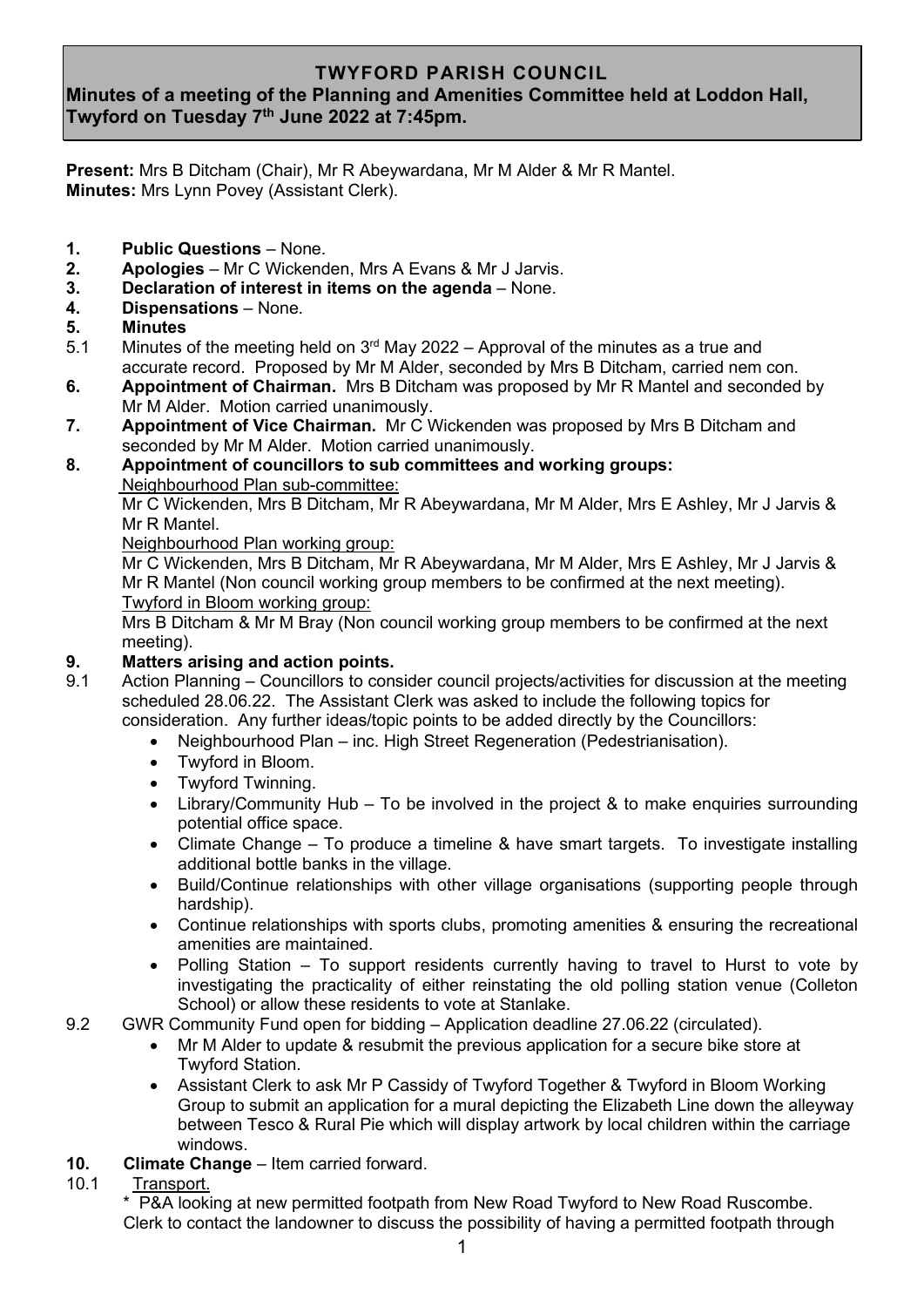the suggested land.

 \* To consider pursuing the idea of having a railway stop (platform only) at The Piggott School. To be included in discussions with GWR.

10.2 Air Quality.

\* TPC have been successful in a grant request for design consultancy to demonstrate how Twyford can become more pedestrian friendly. Village Centre Pedestrianisation discussed at regular Highways meetings with Andy Glencross, Martin Heath & Matthew Gould. (BD, CW, LP) Next meeting August 2022. Meeting notes can be found on the TPC website.

## 10.3 Local Plan & New Development.

 \* P&A Committee constantly considering climate change implications when reviewing development applications. Action ongoing.

 \* Neighbourhood Plan are working on appropriate policies to protect the environment. Policy Documents are available on the TPC website.

10.4 Sustainable Schools.

Air Quality sustainable school meetings. Mrs B Ditcham & the Assistant Clerk to receive minutes and updates. Assistant Clerk to circulate minutes within the P&A Report.

## 10.5 Reduce & Recycle.

\* Keep Britain Tidy – Spring Clean 2022 –  $2<sup>nd</sup>$  April 2022. Feedback from the event previously given.

10.6 Meetings – Next meeting date TBC.

## **11. Planning Matters - Current List**

- 11.1 221015 18 Station Road Twyford Parish Council wish to pass no comment however kindly asks the Conservation Officer to ensure that all conservation policies are taken into consideration.
- 11.2 221156 21 Gooch Close Twyford Parish Council wish to pass no comment however kindly ask for the neighbours' comments to be taken into consideration.<br>221279 30 Wensley Close – No comment.
- 11.3 221279 30 Wensley Close No comment.
- 11.4 221336 9 Hurst Park Road No comment.
- 11.5 221340 39 Kibblewhite Crescent Twyford Parish Council objects to this application due to the cumulative impact of additional traffic & resultant on-street parking.
- 11.6 221405 Land opposite 136-144 Wargrave Road The Committee wish to raise the following objections:
	- \* Inappropriate development on green belt.
	- \* Overdevelopment of green space.
	- \* Impact to the street scene.
	- \* Proximity to the safer route to school.
	- \* Concern regarding conflict with safe cycling route on the Wargrave Road.
- 11.7 221415 Ruscombe Turn, Stanlake Lane No comment.
- 11.8 221420 114 Wargrave Road No comment.
- 11.9 221460 1-3 Church Street No comment.
- 11.10 221564 11 New Road No comment.

# **12. Neighbourhood Plan**

- Neighbourhood Plan expenses:
- 12.1.1 To Note Organisers of the Donkey Derby is providing a pitch for the use of the Neighbourhood Plan Working Group free of charge therefore, the fee of  $£15$  approved within both the Neighbourhood Plan Sub-Committee & Planning & Amenities Meetings in May will not be paid out. Limited volunteers for the event – Cancelled by Assistant Clerk. Noted.
- 12.2 To consider applying for the remaining grant amount of £6000 approx. for the continuation of support from consultants O'neill Homer and any other Neighbourhood Plan agreed expenditure. It was proposed by Mrs B Ditcham, seconded by Mr M Alder, and unanimously approved for Mr C Wickenden to apply for the remaining grant amount of £6000.

#### **13. Footway Lighting**

- 13.1 TPC owned streetlamp checks Councillor Reports. Mrs B Ditcham confirmed no faults. Mr R Abeywardana assigned to the route not currently covered by a member of the P&A Committee. All remaining Councillors to provide their reports before the next meeting.
- 13.2 Column stress testing. Assistant Clerk obtaining a quote for the remaining 147 TPC owned Columns. The Committee were minded to wait for an update from WBC regarding taking over the responsibility of all parish/town council owned lamps before committing to the expenditure of further column stress testing. No further actions at present.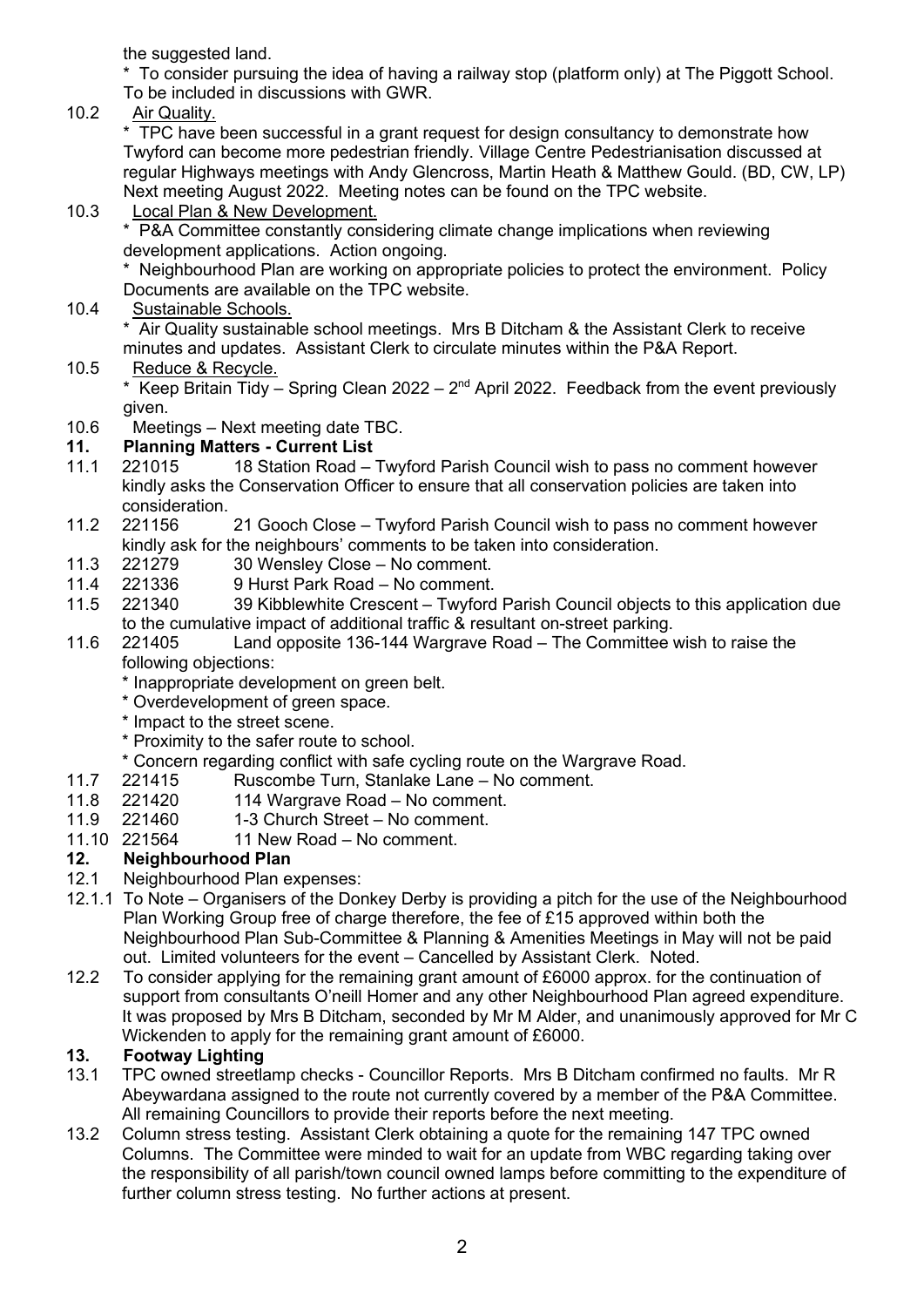## **14. General Amenity Matters**

- 14.1 Gateway signage update from WBC on remaining gateway. No response received. Carried forward.
- 14.2 Air quality. Awaiting date of next meeting from WBC. Carried forward.
- 14.3 Bench & Bus Stop inventory for Twyford (CW). Carried forward.
- 14.4 GWR & Network Rail Meetings Discussion points:
	- Car Parking Provisions Coal Yard Parking.
	- Secure Cycle Parking.
	- CCTV Expansion of the current system.
	- Hurst Road Allotment fence.
	- Missing fencing Alleyway from Waltham Road to Station.
	- Fencing at Stanlake.
	- Possibility of a cycle path from Twyford to Henley using the disused track alongside the local line. Entry point to this path from The Piggott School (form part of the safe route to school scheme).
	- Invitation to take part in the 'In Bloom' event.
	- Poor road surface and litter.
	- Landscaping.
	- Community Funding Scheme.

Item carried forward.

- 14.5 Bins Reinstatement of bin next to A4 footbridge. Carried forward.
- 14.6 Green roof cycle shelter for Twyford. Carried forward.

#### **15. Village Defibrillators**

15.1 To consider relocating the defib device currently outside Twyford Barbers to another location within the village (Jubilee Corner?). The Committee supported the idea to relocate the device to Jubilee Corner. Costings to be investigated for discussion next month.

#### **16. Village Maintenance**

- 16.1 Broken fencing surrounding wildflower area outside Hurst Road Allotments. Reported to WBC (W2128783) – Awaiting repairs. Carried forward.
- 16.2 Broken fencing surrounding wildflower area outside Bridge House. Reported to WBC (W2236478) – Awaiting repairs. Carried forward.

#### **17. Highways**

- 17.1 Highways Meeting Update on meeting held  $6<sup>th</sup>$  May. Next meeting to be held  $5<sup>th</sup>$  August 2022. Previous meeting notes available on Twyford Parish Website [\(www.twyfordparishcouncil.gov.uk\)](http://www.twyfordparishcouncil.gov.uk/). Noted.
- 17.2 Resident's correspondence Request for the foliage surrounding lamp 29 to be cut back to improve the light on the footpath for pedestrians late at night. Reported to WBC (Ref: W2236754) for inspection and any works to be carried out. Mr M Alder confirmed that the works have been done. No further actions. Noted.
- 17.3 Resident's request for the foliage of the trees down the Waltham Road (Railway Bridge to Springfield Park junction) to be cut back and not overhang the pavement (photos taken). Assistant Clerk to report the issue to WBC to liaise with the residents.
- 17.4 Resident's request for the foliage of the trees down the Wargrave Road to be cut back and not overhang the pavement between the Hermitage Drive junction and opposite the entrance to Lionel Court. Assistant Clerk to report the issue to WBC to liaise with the residents.

Assistant Clerk asked to obtain the letter template from WBC regarding overgrown hedges/trees etc detailing residents' obligations to upload to the website for reference.

#### **18. Twyford In Bloom**

- 18.1 Twyford in Bloom Working Group Meeting Update on meeting held 16<sup>th</sup> May. Meeting notes available on Twyford Parish Council Website [\(www.twyfordparishcouncil.gov.uk\)](http://www.twyfordparishcouncil.gov.uk/). Noted.
- 18.2 Hanging Basket Orders 2022 Update. All orders for business premises and streetlamps have been fulfilled with the last remaining baskets being erected during the next watering session. Orders for private residences were assessed and due to health & safety implications, it was decided to provide refunds to the residents (refunds currently being processed). Noted.

Mrs B Ditcham advised the Committee of the judging dates:

• Friday 1<sup>st</sup> July – It's Your Neighbourhood 2022 (Stanlake Meadow).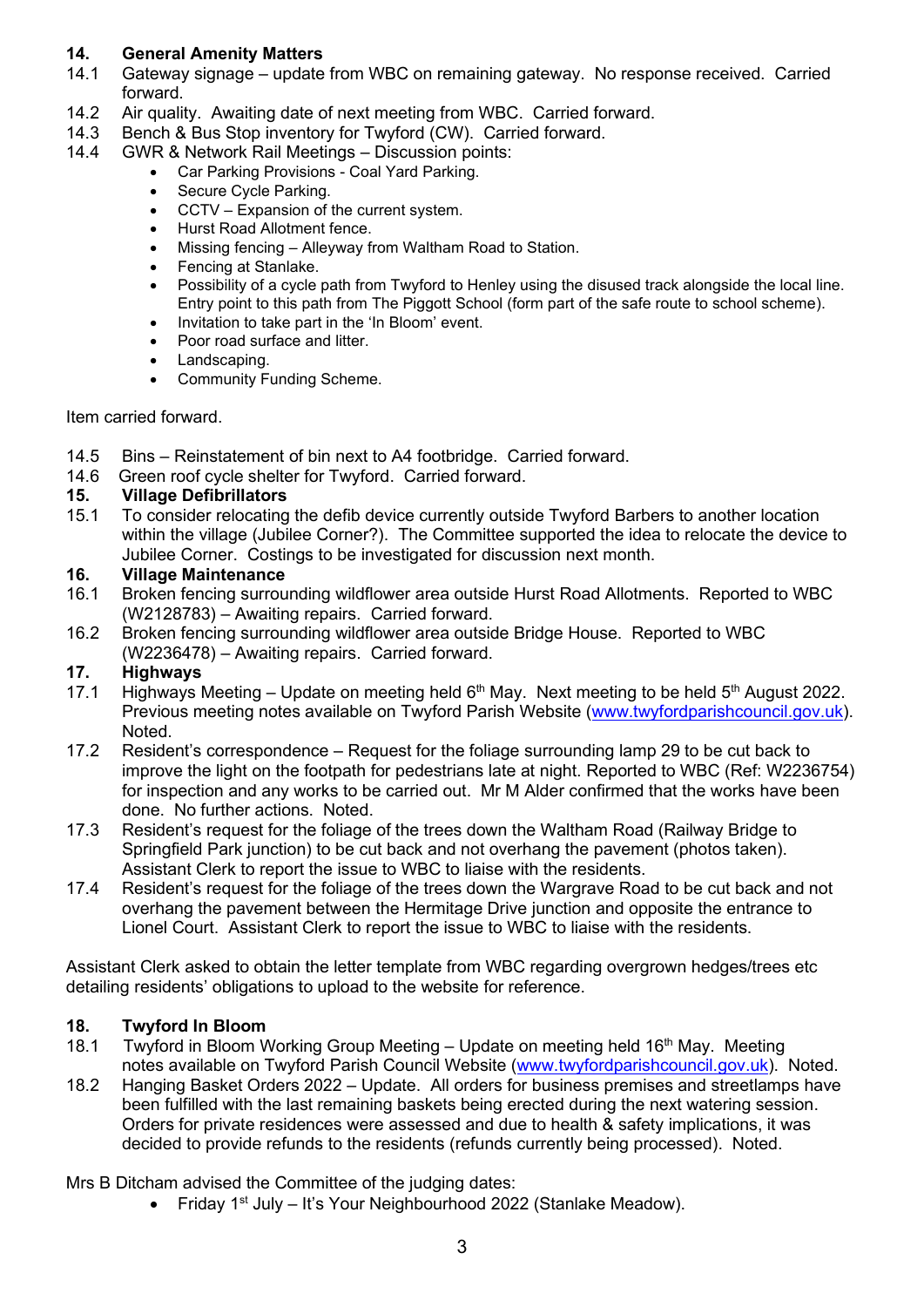- Tuesday  $5<sup>th</sup>$  July Thames & Chilterns in Bloom 2022 (various locations throughout the village).
- **19. To Review the Planning & Amenities Report** (circulated with the agenda). The report was reviewed and noted (Report can be found following item 21).

#### **20. Correspondence circulated:**

- 20.1 WBC Wokingham Borough Council Election Results (circulated).
- 20.2 TRHA May Newsletter (circulated).
- 20.3 WBC Dinton Summer Races (circulated).
- 20.4 WBC Waste service prices 2022/23 (circulated).
- 20.5 Police & Crime Bulletin April '22 More Police. Safer Streets (circulated).
- 20.6 WBC Saddle up in the sunshine for the chance to win prizes (circulated).
- 20.7 WBC Get help and give your child a healthy start (circulated).
- 20.8 WBC Making connections to overcome loneliness (circulated).
- 20.9 WBC Visit Borough libraries to celebrate The Queen's Platinum Jubilee (circulated).
- 20.10 TRHA TRHA Plant Sale (circulated).
- 20.11 WBC New leader announces executive and sets out priorities (circulated).
- 20.12 WBC Energy bill rebate payments update (circulated).
- 20.13 Network Rail Upcoming Work 26 May-10 June 2022 (circulated).
- 20.14 WBC Call for all local MPs to back Wokingham Borough Council on housing numbers (circulated).

The above items of correspondence were noted.

#### **21. Date of next meeting – Tuesday 5 th July 2022.**

The above meeting date was noted.

| <b>Planning &amp; Amenities Report</b><br>Tuesday 7 <sup>th</sup> June 2022 |                                                                                                                |                                                                                                                                                                                                                                                     |  |
|-----------------------------------------------------------------------------|----------------------------------------------------------------------------------------------------------------|-----------------------------------------------------------------------------------------------------------------------------------------------------------------------------------------------------------------------------------------------------|--|
| $\bullet$                                                                   | <b>Notices of Permission:</b>                                                                                  |                                                                                                                                                                                                                                                     |  |
|                                                                             |                                                                                                                | * Denotes applications that the Council has previously commented on.                                                                                                                                                                                |  |
|                                                                             | $\geq 220902$                                                                                                  | 3 Station Terrace                                                                                                                                                                                                                                   |  |
|                                                                             | 220913<br>$\blacktriangleright$                                                                                | 25 Cheriton Avenue                                                                                                                                                                                                                                  |  |
|                                                                             | $\geq 220889$                                                                                                  | 34 Springfield Park                                                                                                                                                                                                                                 |  |
|                                                                             | $\geq 220571$                                                                                                  | The Piggott CofE School                                                                                                                                                                                                                             |  |
|                                                                             | $\geq 220243$                                                                                                  | 41 Brook Street                                                                                                                                                                                                                                     |  |
|                                                                             | $\geq 221033$                                                                                                  | 40 Kibblewhite Crescent                                                                                                                                                                                                                             |  |
|                                                                             | $\geq 220892$                                                                                                  | 2 Ruscombe Road                                                                                                                                                                                                                                     |  |
|                                                                             | $\geq 221005$                                                                                                  | 23 Heron Drive                                                                                                                                                                                                                                      |  |
|                                                                             | $\geq 220749$                                                                                                  | Stanlake Park Estate land east of Stanlake Lane                                                                                                                                                                                                     |  |
|                                                                             | of 400 metres.                                                                                                 | * Twyford Parish Council wish for it to be noted that they continue to support the comments made by<br>Ruscombe Parish Council but raise concern that the polytunnel does not meet the regulation of a distance                                     |  |
|                                                                             | $\geq 220708$                                                                                                  | 58 Broadwater Road                                                                                                                                                                                                                                  |  |
|                                                                             |                                                                                                                | * Twyford Parish Council wish to raise the following concerns:                                                                                                                                                                                      |  |
|                                                                             | 1. Impact of the loss of light to neighbouring property number 60.                                             |                                                                                                                                                                                                                                                     |  |
|                                                                             |                                                                                                                | 2. Possible unacceptable impact on neighbours because of the close proximity to the boundary. The<br>Committee also wish to suggest that the screen surrounding the balcony is made of a permanent material<br>reducing any loss of privacy issues. |  |
| $\bullet$                                                                   | <b>Notices of Refusal:</b>                                                                                     |                                                                                                                                                                                                                                                     |  |
| * Denotes applications that the Council has previously commented on.        |                                                                                                                |                                                                                                                                                                                                                                                     |  |
|                                                                             | $\triangleright$ 220823                                                                                        | 2 Paddock Heights                                                                                                                                                                                                                                   |  |
|                                                                             | $\geq 220955$                                                                                                  | The Waggon and Horses Public House, 61 High Street                                                                                                                                                                                                  |  |
|                                                                             | <b>TPC Comment</b>                                                                                             |                                                                                                                                                                                                                                                     |  |
|                                                                             |                                                                                                                | Twyford Parish Council's Planning & Amenities Committee wish to pass no comment providing the                                                                                                                                                       |  |
|                                                                             | application.                                                                                                   | Conservation Officer is in agreement with the plans and suggested materials as outlined within the                                                                                                                                                  |  |
|                                                                             | <b>WBC Comment</b>                                                                                             |                                                                                                                                                                                                                                                     |  |
|                                                                             | The proposed pergola and garden pods due to their un-sympathetic materials, such as polycarbonate and          |                                                                                                                                                                                                                                                     |  |
|                                                                             | felt, incongruous non- traditional design, and large overall scale, would result in a dominating impact within |                                                                                                                                                                                                                                                     |  |